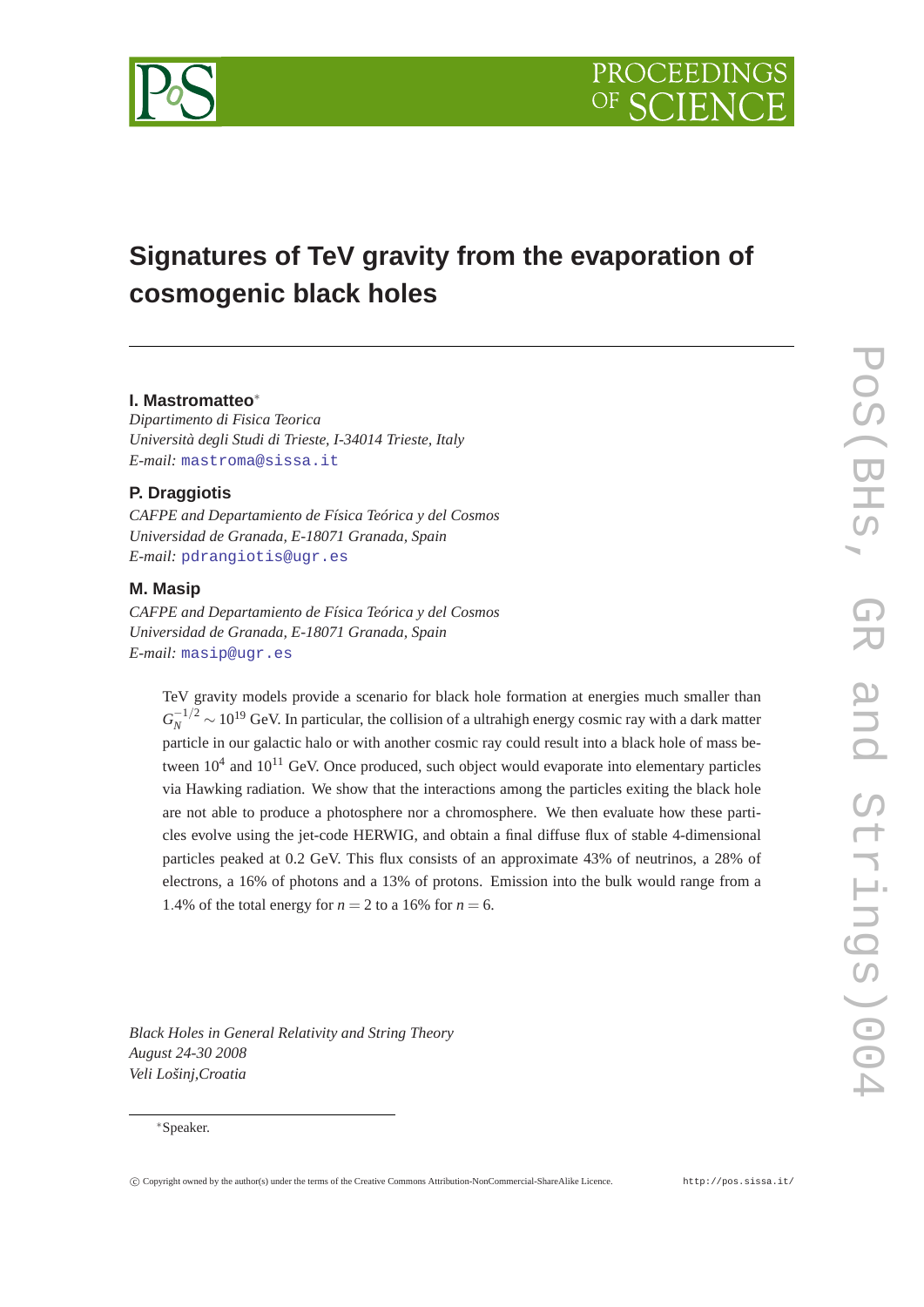# **1. Introduction**

Models with extra dimensions [\[1\]](#page-9-0) provide one of the most promising solutions to the hierarchy problem, namely, the huge difference between the scale of gravity  $M_P = G_N^{-1} \sim 10^{19}$  GeV and the electroweak (EW) scale  $M_{EW} \sim 100$  GeV. In these models  $M_P$  appears as an effective scale related with the fundamental one,  $M_D \sim 1$ –10 TeV, by the volume of the compact space or by an exponential warp factor. The difference between  $M_{EW}$  and  $M_D$  would then just define a *little* hierarchy problem that should be easier to solve consistenly with all collider data. The phenomenological consequencies of this framework are quite *intriguing*: the fundamental scale would be at accessible energies, and processes with  $\sqrt{s} \gg M_D$  would probe a *transplanckian* regime where gravity is expected to dominate over the other interactions [[2](#page-9-0)]. The spin two of the graviton implies then gravitational cross sections that grow fast with  $\sqrt{s}$  and become long distance interactions. As a consequence, quantum gravity or other short distance effects become irrelevant as they are screened by black hole (BH) horizons [[3](#page-9-0)].

One of the scenarios in which TeV gravity effects could play a significant role is provided by cosmic rays physics. The Earth is constantly hit by a flux of protons with energy of up to  $10^{11}$  GeV and, associated to that flux, it is also expected a flux of cosmogenic neutrinos (still unobserved) with a typical energy peaked around  $10^{10}$  GeV [\[4\]](#page-9-0). These are energies much larger than the ones to be explored at the LHC, where there would be no evidence for gravitational interactions if the scale  $M_D$  is above a few TeV. In addition, notice that the new physics should be more relevant in collisions of particles with a small SM cross section, as it is expected for the interaction of a proton with a dark matter particle  $\chi$  if it is taken to be a weakly interacting massive particle (WIMP). We will discuss here the interaction of ultra high energy cosmic rays (UHECR) with dark matter particles  $\chi$  in our galactic halo. No detail about the nature of  $\chi$  other than its mass, which defines the center-of-mass energy  $\sqrt{s} = \sqrt{2m_{\chi}E}$  in the collision, is going to be significant to the present analysis. We also consider collisions of UHECR with other cosmic rays. These are arguably the most energetic elementary processes that we know that occur in nature at the present time, and would produce mini BHs significantly colder and longer-lived than the ones usually considered in the literature. We will focus just on BH production and evaporation, being this analysis a necessary first step in order to understand the full effects of TeV gravity on UHECR phenomenology.

#### **2. Cosmogenic black hole production**

BH production processes are the most widely and detailfully discussed aspect of TeV-gravity phenomenology [[5](#page-9-0)], and they have been considered both in the LHC [\[6\]](#page-9-0) and in the UHECR context [[7](#page-10-0)]. Here we will assume a scenario with *n* flat extra dimensions of common lenght where gravity is free to propagate, while matter fields are trapped on a (non-compact) four-dimensional brane. We will use the basic estimate that the collision of two pointlike particles at impact parameters smaller than the Schwarzschild radius  $r_H$  of the system leads to the production of a BH whose mass is given by  $M =$  $\sqrt{s}$ . The BHs that we are considering ( $M < 10^{11}$  GeV) will be described by a  $(4+n)$ -dimensional metric (they are smaller than the volume of the compact space), being their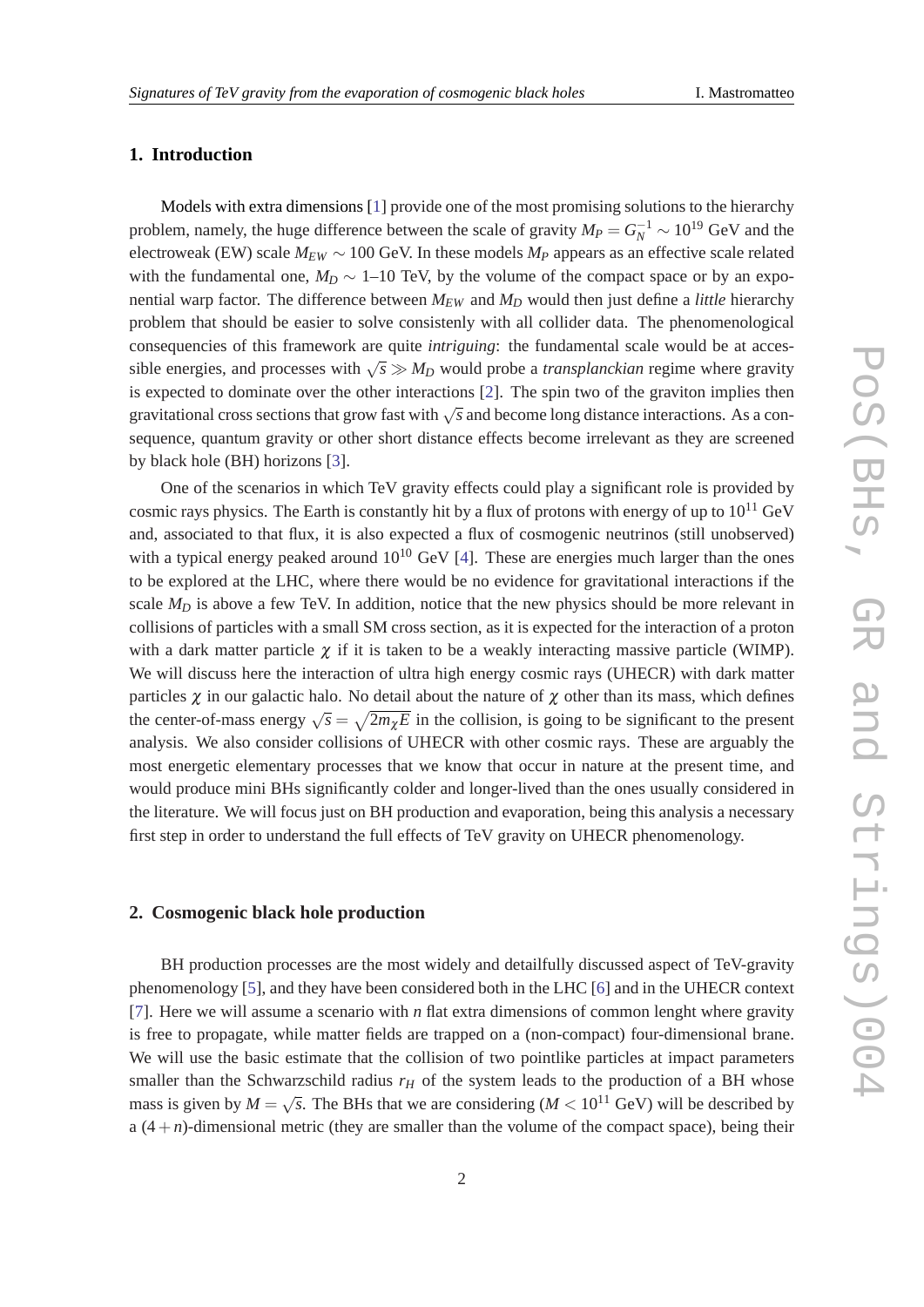radius

$$
r_H = \left(\frac{2^n \pi^{\frac{n-3}{2}} \Gamma\left(\frac{n+3}{2}\right)}{n+2}\right)^{\frac{1}{n+1}} \left(\frac{M}{M_D}\right)^{\frac{1}{n+1}} \frac{1}{M_D} \,. \tag{2.1}
$$

For two pointlike particles, the cross section  $\sigma(s) = \sigma_{vv} = \sigma_{vy}$  to produce a BH is then written as

$$
\sigma = \pi r_H^2 \,. \tag{2.2}
$$

If the collision involves non-elementary (at the scale  $\mu = 1/r_H$ ) protons, then its partonic structure has to be included in order to find the total cross section, as it is usually done for analyses of BH production at LHC [\[6\]](#page-9-0). The  $p-\chi$  (or  $p-\nu$ ) cross section may therefore be written as

$$
\sigma_{p\nu}(s) = \int_{M_D^2/s}^1 dx \left( \sum_i f_i(x, \mu) \right) \hat{\sigma}(xs) . \tag{2.3}
$$

This formula expresses the cross section as the sum of partial contributions  $\hat{\sigma}(xs)$  to produce a BH of mass  $M =$ √ *xs* resulting from the collision of a parton *i* that carries a fraction *x* of momentum with a pointlike target. It is crucial to notice that the scale  $\mu$  in the collision is fixed by the inverse Scwarzschild radius, rather than by the BH mass [[3](#page-9-0)] [\[8\]](#page-10-0), since the scattering is probing a lenght scale that grows (not decreases!) with *s*. Actually, we expect that for large enough *s* the scale that we are exploring goes above its radius and a pointlike behaviour for the proton will emerge. In contrast with a QED scattering, here at lower energies ( $\approx 10^3$  GeV) we can *see* the composite structure of the proton, while at higher energies ( $\approx 10^9$  GeV) the proton will scatter coherently as a whole. Since Eq. 2.3 does not reproduce this behaviour, it is necessary to include matching corrections between the two energy regions. The cross section in Eq. 2.3 describes the low-energy regime, and it is dominated by the large number of partons of low *x* that may produce a BH of mass near the threshold  $M_D$ . This scheme explains why  $\sigma_{pv} > \sigma_{vv}$ . When the cross section  $\sigma_{px}$ approaches the proton size ( $\approx$  20 mbarn), then the density of partons with enough energy to produce a BH is so large that the parton cross sections overlap, and the BHs produced are big enough to trap other *spectator* partons. This overlapping reduces the total cross section and increases the average mass of the produced BH. In this regime  $\sigma_{p\nu}$  is basically constant with *s* until it matches the pointlike behaviour in  $\sigma_{VV}$ . A similar behavior is also expected in *p–p* collisions, where the partonic enhancement of the cross section is even more important at lower energies (in this regime  $\sigma_{pp} > \sigma_{pv} > \sigma_{VV}$  and the intermadiate regime of constant total cross section is reached at lower energies. The smooth transition from these regimes can be modelled numerically discounting the contributions from spectator partons, and are summarized in Fig. [1](#page-3-0). There we plot the BH production cross section for different kind of particles<sup>1</sup>.

We will analyze two processes that can lead to BH production (see [\[10](#page-10-0)] for the fluxes of proton, cosmogenic neutrinos and for the dark matter density).

*(i)* A cosmic ray of energy *E* colliding with a dark matter particle  $\chi$  at rest in the frame of reference of our galaxy. The average number of BHs produced per unit time and volume depends on the density  $\rho_{\chi}$ , the cross section  $\sigma_{i\chi}$  and the differential flux of cosmic rays  $\frac{d\phi_i}{dE}$  (with  $i = p, \nu$ ):

$$
\frac{d^2N}{dt\,dV} = 4\pi \int dE \,\,\sigma_{i\chi}(s) \,\frac{d\phi_i}{dE} \,\rho_\chi \,. \tag{2.4}
$$

<sup>&</sup>lt;sup>1</sup>We assumed a CTEQ6M set of PDF [[9](#page-10-0)]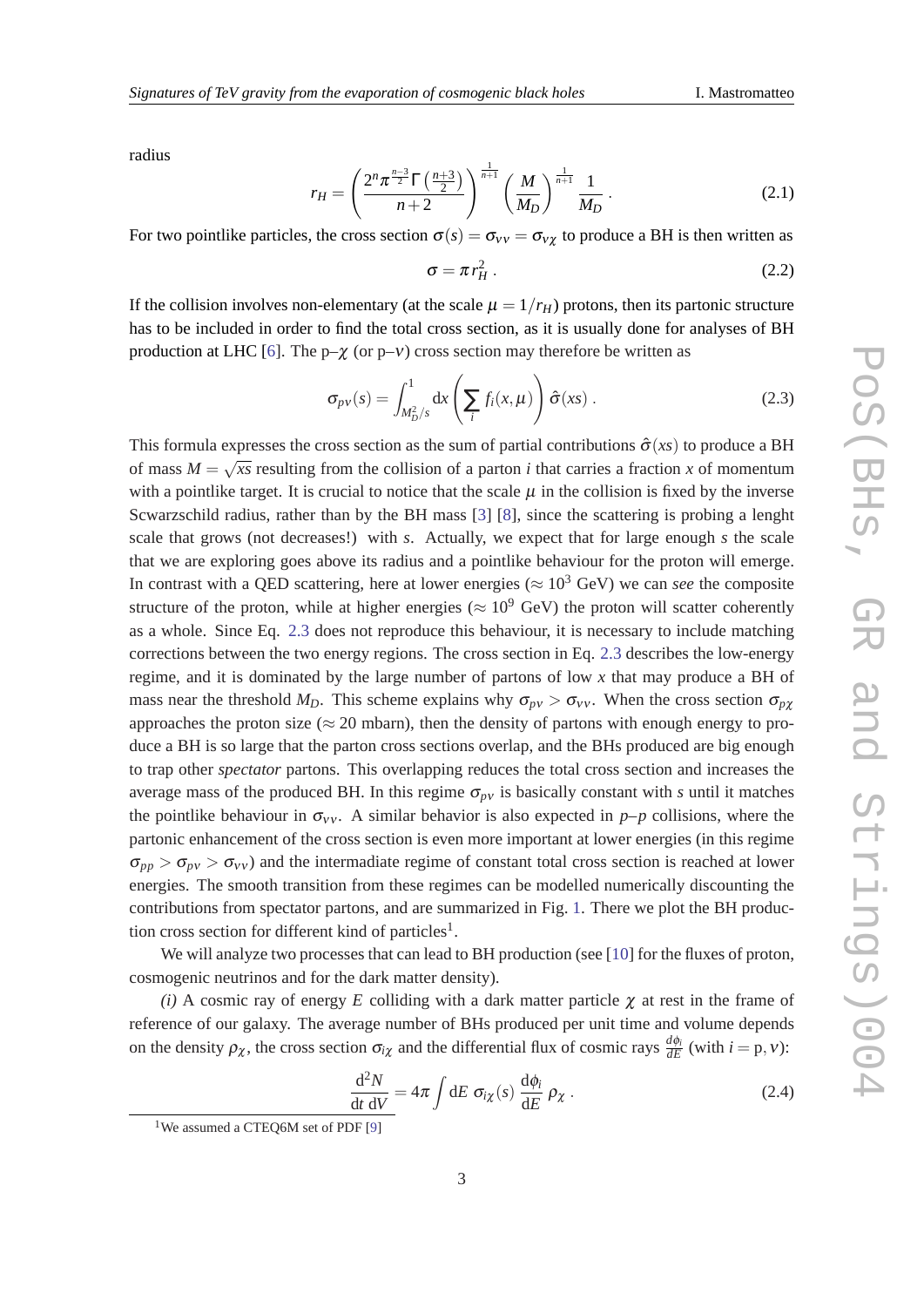<span id="page-3-0"></span>

**Figure 1:** Cross sections to produce a BH for  $n = 2$  and  $M_D = 1$  TeV.

Here the center of mass energy  $\sqrt{s} = \sqrt{2m_{\chi}E}$  can run from  $M_D$  to 10<sup>7</sup> GeV.

*(ii)* A cosmic ray of energy  $E_1$  colliding with a cosmic ray of energy  $E_2$ . In this case the center of mass energy depends upon the relative angle  $\theta$ , and results into  $\sqrt{s} = \sqrt{2E_1E_2(1-\cos\theta)}$ . The interaction rate per unit time and volume is expressed by:

$$
\frac{\mathrm{d}^2 N}{\mathrm{d}t \mathrm{d}V} = 16\pi^2 \int \mathrm{d}E_1 \mathrm{d}E_2 \mathrm{d}\cos\theta \; \sigma_{ij}(s) \; \sin\theta/2 \; \frac{\mathrm{d}\phi_i}{\mathrm{d}E_1} \; \frac{\mathrm{d}\phi_j}{\mathrm{d}E_2} \; . \tag{2.5}
$$

These processes generate BH masses  $M =$  $\sqrt{s}$  that can reach  $\sim 10^{12}$  GeV.

In Fig. [2](#page-4-0) we plot the production rate of BHs from both types of collisions.

#### **3. Black hole evaporation**

To understand what kind of signal one could observe from such an event, it is necessary to estimate how the BH evolves after its production. It is expected that initially the BH undergoes a quick *balding* phase, in which it loses its gauge hair and asymmetries. Then it experiences a *spin down* phase, where its angular momentum is radiated while losing just a small fraction of its mass [\[11](#page-10-0)]. Finally, during most of its life the BH is in a Schwarzschild phase, losing mass through spherically symmetric Hawking radiation [[12\]](#page-10-0). The spectrum is, in a first approximation, that of a black body of temperature [[13](#page-10-0)]

$$
T = \frac{n+1}{4\pi r_H} \,. \tag{3.1}
$$

This means that the scale of emission is fixed by the inverse Schwarzshild radius. This formula has important corrections arising from the gravitational barrier that the particles have to cross once emitted. These corrections are usually expressed in terms of the so called *greybody factors*, effective emission areas  $\sigma_n^{(i)}(0)$  that depend on the dimensionality  $(4+n)$  of the space-time, the spin of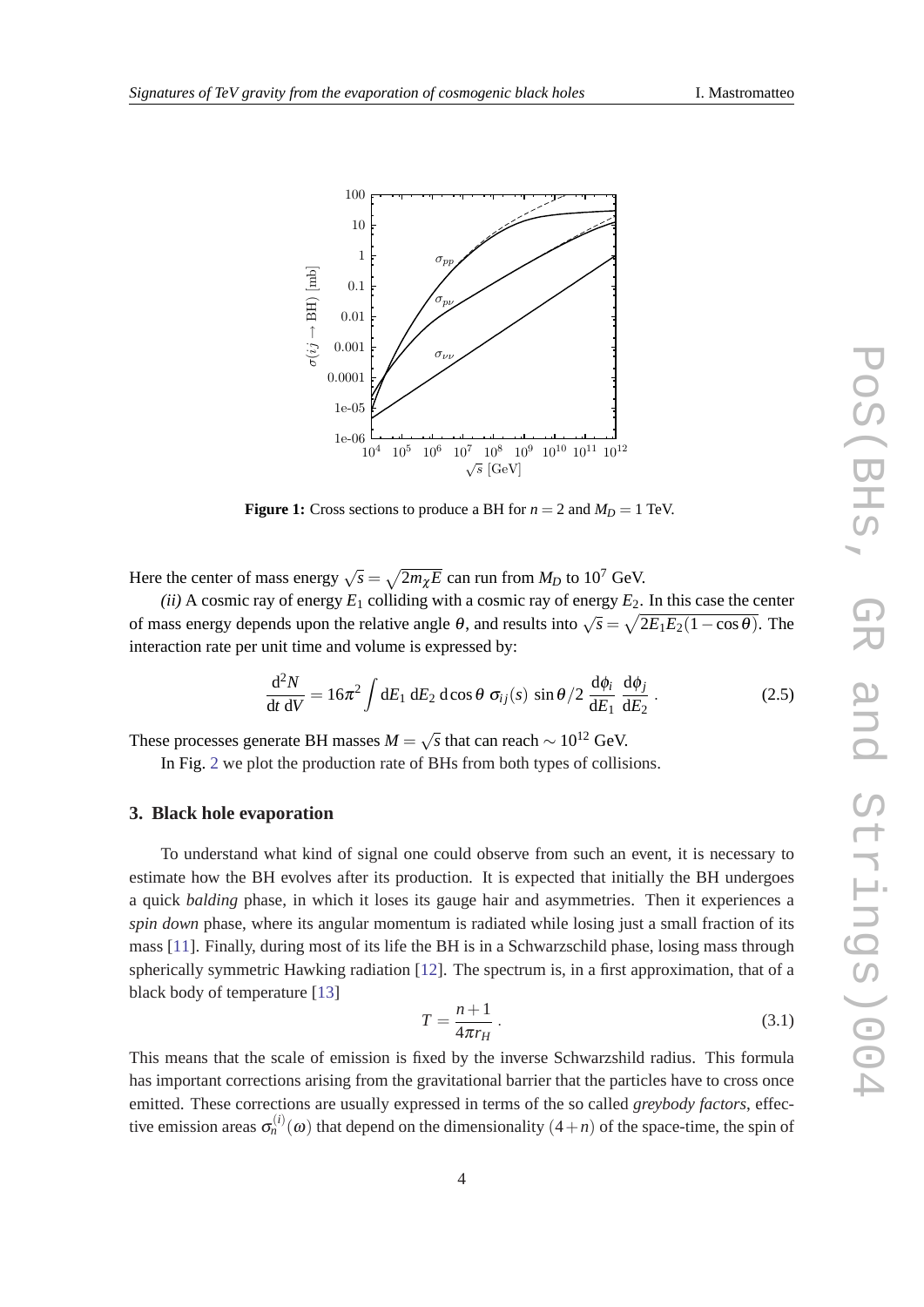<span id="page-4-0"></span>

**Figure 2:** Spectrum of BHs produced by collisions of cosmic rays (protons and cosmogenic neutrinos) when  $n = 2, M_D = 1$  TeV,  $m_{\chi} = 100$  GeV.

the particle emitted, and its energy  $\omega$  [[14\]](#page-11-0). These factors give corrections of order 1 to the blackbody emission rates for all particles species except for the graviton, which can have a stronger correction depending upon the number of extra dimensions. We will assume here the numerical greybody factors given in [[15\]](#page-11-0).

The number of particles of the species *i* emitted with  $(4+n)$ -dimensional momenta between *k* and  $k + dk$  in a time interval dt can be written as

$$
dN_i(\omega) = g_i \sigma_n^{(i)}(\omega) \left( \frac{1}{\exp(\omega/T_{BH}) \pm 1} \right) \frac{d^{n+3}k}{(2\pi)^{n+3}} dt , \qquad (3.2)
$$

while the radiated energy is given by

$$
dE_i(\omega) = g_i \sigma_n^{(i)}(\omega) \left( \frac{\omega}{\exp(\omega/T_{BH}) \pm 1} \right) \frac{d^{n+3}k}{(2\pi)^{n+3}} dt . \qquad (3.3)
$$

Some remarks are here in order.

*(i)* On dimensional grounds  $\dot{E}$  ∼  $A_{2+n}T^{4+n}$  ∼  $1/r_H^2$  ∼  $T^2$  and  $\dot{N}$  ∼  $T$ , so each degree of freedom should contribute equally (up to order one geometric and greybody factors) to the total emission independently from its bulk or brane localization [[16\]](#page-11-0).

*(ii)* We are considering BH temperatures above  $\Lambda_{QCD}$  ( $M \lesssim 10^{11}$  GeV leads to  $T \gtrsim 1$  GeV), so QCD degrees of freedom (quarks and gluons) are also radiated and dominate the total emission.

Once the instant spectrum is known, we integrate it over time to get the BH lifetime. On dimensional grounds  $\tau \sim M_D^{-1} (M/M_D)^{\frac{n+3}{n+1}}$ , although the dependence upon the number of the radiated degrees of freedom at different temperatures may be significant. In Fig. [3](#page-5-0) we plot the correlation between lifetime, mass and initial temperatures for BHs of mass ranging from 10 TeV to  $10^{11}$  GeV.  $n = 2,6$  and  $M_D = 1$  TeV; it is there shown that lifetimes go from a maximum of  $10^{-14}$  s for the most heavy BHs to a minimum around  $10^{-26}$  s for LHC-like BHs.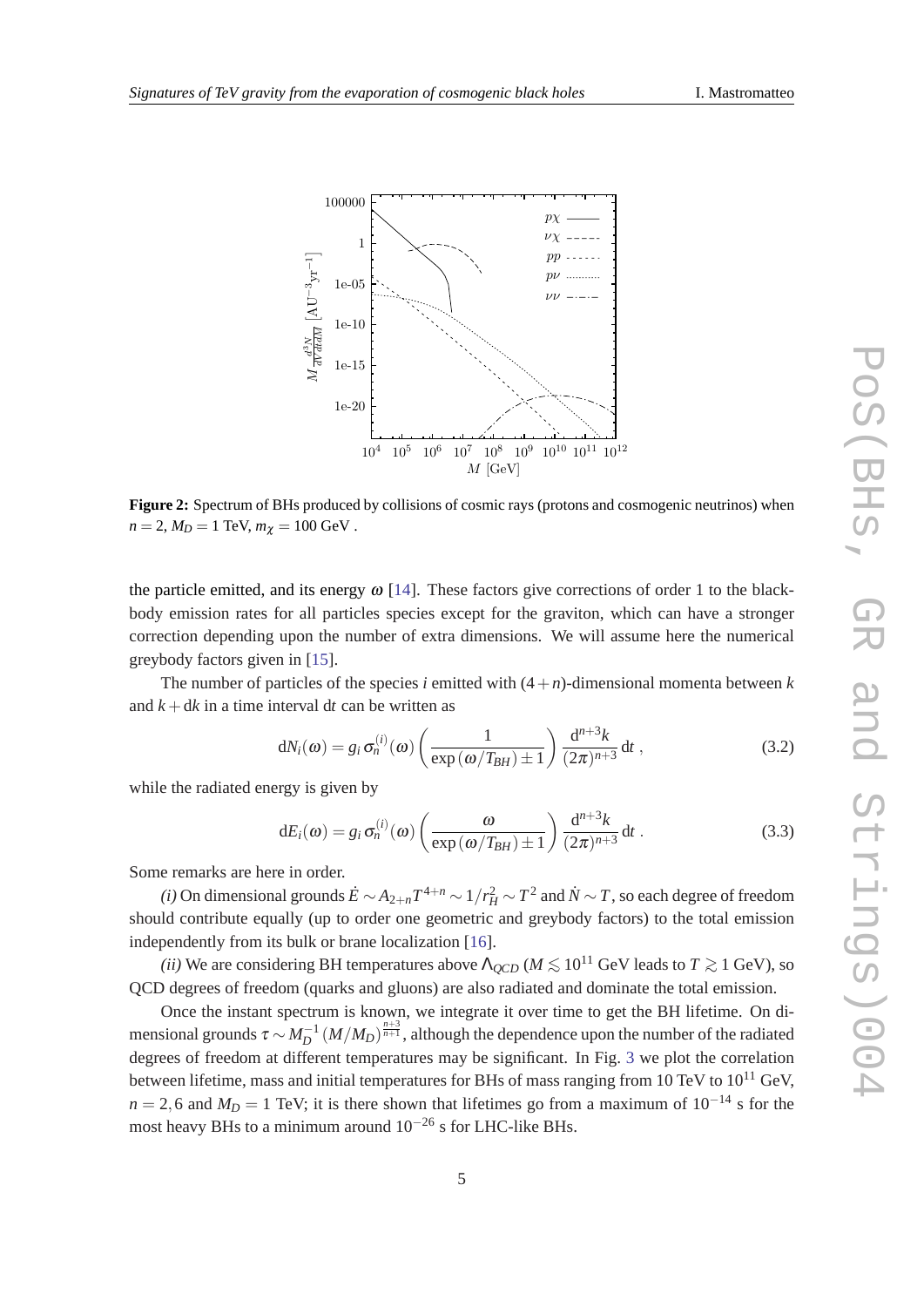<span id="page-5-0"></span>

**Figure 3:** Correlation between mass, temperature, and lifetime of a BH for  $M_D = 1$  TeV and  $n = 2, 6$ .

#### **4. Thermal properties of the radiation**

An important issue about the evolution of the radiation from a BH is the debated question relative to its thermalization. It has been argued [[17\]](#page-11-0) that the emitted particles should produce a thick shell of almost-thermal plasma of QED (QCD) particles usually called photosphere (chromosphere). This would occur for BHs above a critical temperature  $T_{OED}$  ( $T_{OCD}$ ), and would change the average energy of the emitted particles from  $E_{av} \sim T$  to  $E_{av} \approx m_e$  (or  $E_{av} \approx \Lambda_{QCD}$ ). The argument leading to these shells is based on the average number  $\Gamma$  of interactions of the particles exiting the BH, so  $\Gamma \gg 1$  should suffice to confirm the presence of the plasma shell. Initial estimates [[17\]](#page-11-0) used the expression

$$
\Gamma = \langle \sigma v \rho \rangle \tag{4.1}
$$

which describes the case of particles scattering against a fixed target. Recently, however, it has been noticed that the kinematic differences between that case and the case of particles exiting radially from a BH are so significant that lead to a complete suppression of the interaction rate [\[18](#page-11-0)]. We will show, following the approach of Carr, McGibbon and Page, that their arguments<sup>2</sup> (formulated for ordinary BHs) hold also for BHs in TeV gravity models.

The first kinematic effect is due to *causality*, and depends on the fact that the scattered particles do not come from infinity (as in a regular collision), they are created in definite points of spacetime. This introduces a *minimal* separation between particles successively emitted, both in time and lenght, and induces via Heisenberg's indetermination principle an UV cutoff in the scale of the exchanged momenta. The scattering cross section is reduced because not all the energies can be interchanged. In particular, in QED (QCD) Bremsstrahlung and pair production the momenta dominating the collision are of order  $Q^2 \sim m_e^2$  (or right above  $\sim \Lambda_{QCD}^2$ ). If the particle wave

<sup>2</sup>These areguments are supported by the numerical analysis in [\[19](#page-11-0)].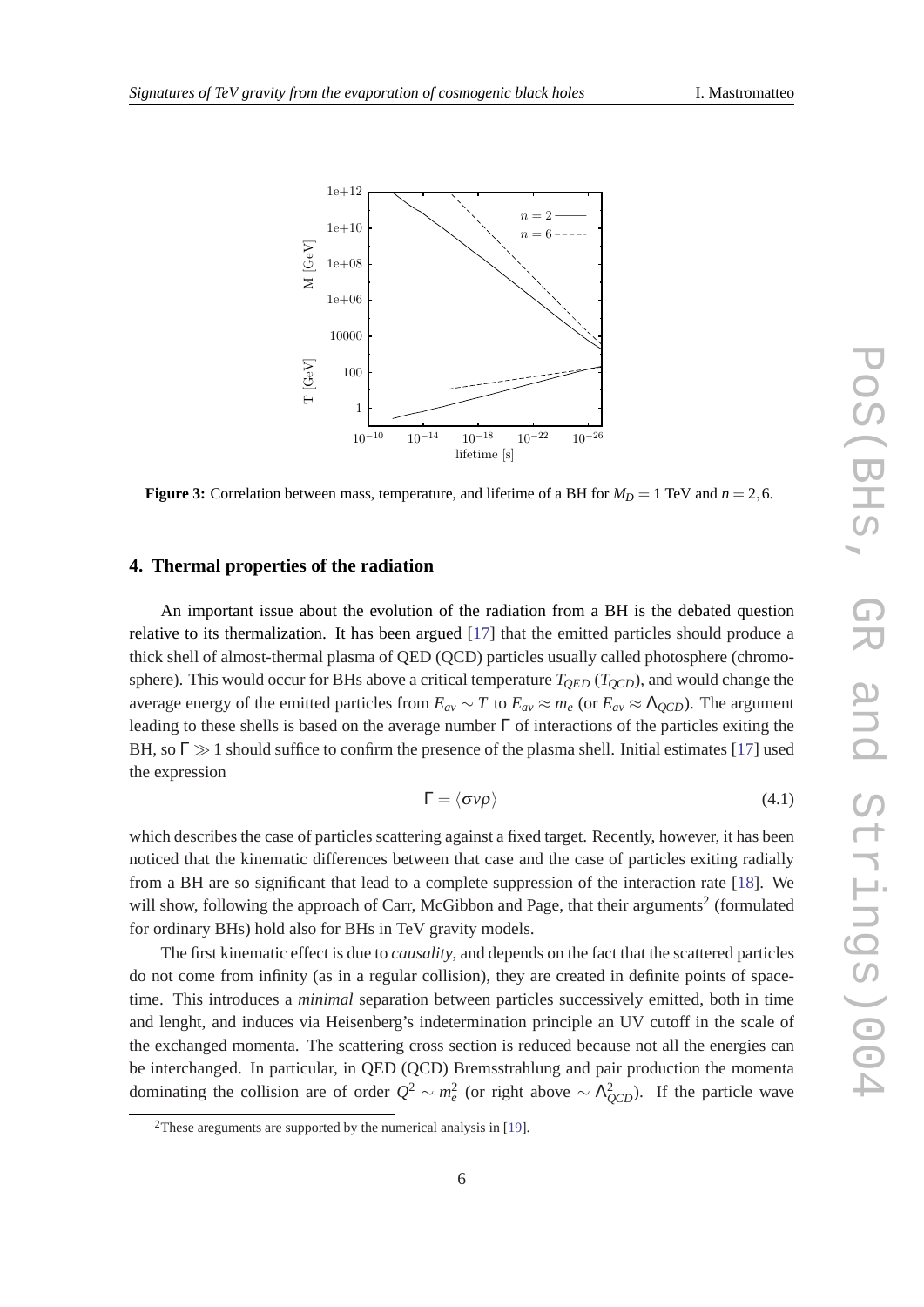functions do not overlap, and their minimum distance  $v^{-1}$  (in units of their Compton wavelength) is larger than the dominant inverse momenta, then the process will be suppressed. Checking the parameter  $v$  is sufficient to decide about the effective connection between emitted particles, and eventually exclude thermal interactions. In [[10\]](#page-10-0) We have shown that this argument excludes the presence of a photosphere for any number of extra dimensions, but not of a chromosphere when  $n > 2$ .

The second suppression effect is based on the fact that the interaction between two particles is not instantaneous, it takes a finite time to complete. It is easy to see that when this occurs the particles are already far away from each other, so that they can not interact again. In particular, after completing a QCD interaction partons will be at distances larger than  $\Lambda_{QCD}^{-1}$ , where QCD is already ineffective. To fully understand this point, one first has to notice that the interaction between particles moving radially in the same direction (within the *exclusion cone*) is negligible, as the density in such a region is low. Also, that particles moving radially keep on moving radially, as the average angular deviation due to Bremsstrahlung-like processes is small. This implies that the distance of a particle to the particles out of the exclusion cone will always increase (they *never* approach to each other), and when it reaches a radius  $r_{brem}$  this distance will be bigger than  $m_e^{-1}$ (or  $\Lambda_{QCD}^{-1}$ ) and the particle is no longer able to interact. If the BH temperature is above  $T \sim \Lambda_{QCD}$ , as it is the case for the BHs under study here, it is easy to see that after the particle has completed one interaction it will have already crossed *rbrem*.

## **5. Stable particle spectrum**

Once the greybody spectrum of emission has been established, it is necessary to study how it evolves at astrophysical distances: unstable particles will decay, and colored particles (which dominate the spectrum) will fragment into hadrons and then shower into stable species. We present our results following the approach of [\[20](#page-11-0)], who first studied this issue for primordial BHs. The main difference with their analysis is that while the authors in [\[20](#page-11-0)] compute the stationary spectrum at a given *T* (which only changes on astrophysical time scales), we need here to evaluate the spectrum integrated over the whole (very short) BH lifetime. In any case, our results will be analogous, since the temperature of a BH variates little for most of its lifetime. Of course, our framework also deals with a different scale of gravity  $M_D \ll M_{Pl}$  and extra dimensions where gravitons propagate. This implies emission into the bulk and different greybody factors for all the species. Notice finally that the spectrum that we are discussing is in the BH rest frame, it is *not* the one to be observed at the Earth as the BHs produced in cosmic ray collisions will be highly boosted.

We will assume that the evolution of the species *i* emitted by a BH at rest coincides with the one in  $e^+e^- \rightarrow i\bar{i}$  in the center of mass frame, so we will use the MonteCarlo jet code HERWIG6 [[21\]](#page-11-0) to evolve the greybody spectrum described before. Namely, we compute the convolution

$$
\frac{dN_j}{dt d\omega} = \sum_i \int d\omega' \left( \frac{dN_i}{dt d\omega'}(\omega') \right) \left( \frac{dg_{ji}}{d\omega}(\omega, \omega') \right),\tag{5.1}
$$

to obtain the number  $dN_i$  of stable particles of species *j* with energy between  $\omega$  and  $\omega + d\omega$  emitted in a time d*t*. The first term in parenthesis stands for the greybody spectrum of emission for particle species *i*, while the second encodes the probability for the species *i* of energy  $\omega'$  to give a *j* of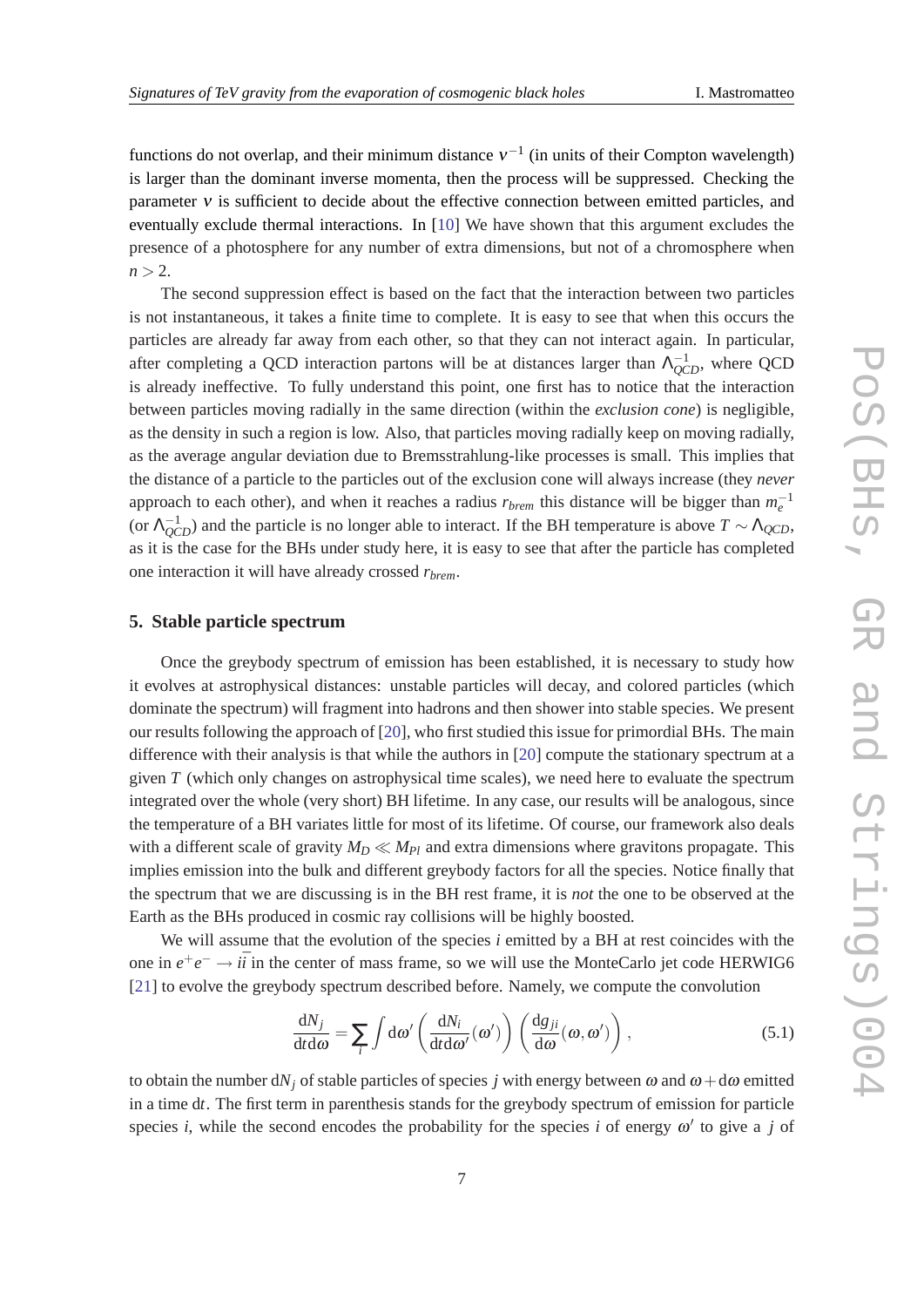

**Figure 4:** Instant spectrum of stable particles and bulk gravitons (dashed) emitted by a BH of temperature  $T = 10$  GeV for  $M_D = 1$  TeV and  $n = 2$  (left) and  $n = 6$  (right).

energy  $\omega$ . For a given *T*, this has been implemented via MonteCarlo including all particles of mass  $m_i \leq T$  (leptons, quarks and gauge bosons, neglecting the Higgs or the dark matter particle) and has resulted in a final spectrum of neutrinos, electrons, photons and protons. The spectrum includes the same number of particles and antiparticles (they are generated at the same rate), and the three families of neutrinos (their flavor oscillates at astrophysical lenght scales). In Fig. 4 we plot the spectrum at fixed temperature  $T = 10$  GeV, whereas in Fig. [5](#page-8-0) we give the complete spectrum for initial masses of  $M = 10^4$  GeV and  $10^{10}$  and  $n = 2$ . The results can be summarized as follows.

*(i)* The main product of the emission is constituted by particles resulting from the showering of QCD species; this explains the primary peak at  $\approx 0.2$  GeV observed in the spectrum. It is also possible to detect at *E* ∼ *T* the direct greybody emission as a secondary peak. Gravitons *decouple*, since they are not produced by decay of unstable species.

*(ii)* The relative emissivities of Standard Model particles are an approximate 43% of neutrinos, a 28% of electrons, a 16% of photons and a 13% of protons. This is only mildly sensitive to the BH mass or  $M_D$ , as it is determined by the showering of colored particles.

*(iii)* Emission into the bulk goes from the 0.4% of the total number of particles (16% of the total energy) emitted if  $n = 6$  and  $T = 1.2$  GeV to the 0.02% of the particles (1.4% of the energy) emitted for  $n = 2$  and  $T = 120$  GeV.

### **6. Outlook and conclusions**

The head to head collision of two cosmic rays provides center-of-mass energies of up to  $10^{11}$ GeV. In models with extra dimensions and a fundamental scale of gravity at the TeV such collision should result in the formation of a mini BH. Its evaporation and showering into stable particles could provide an observable signal.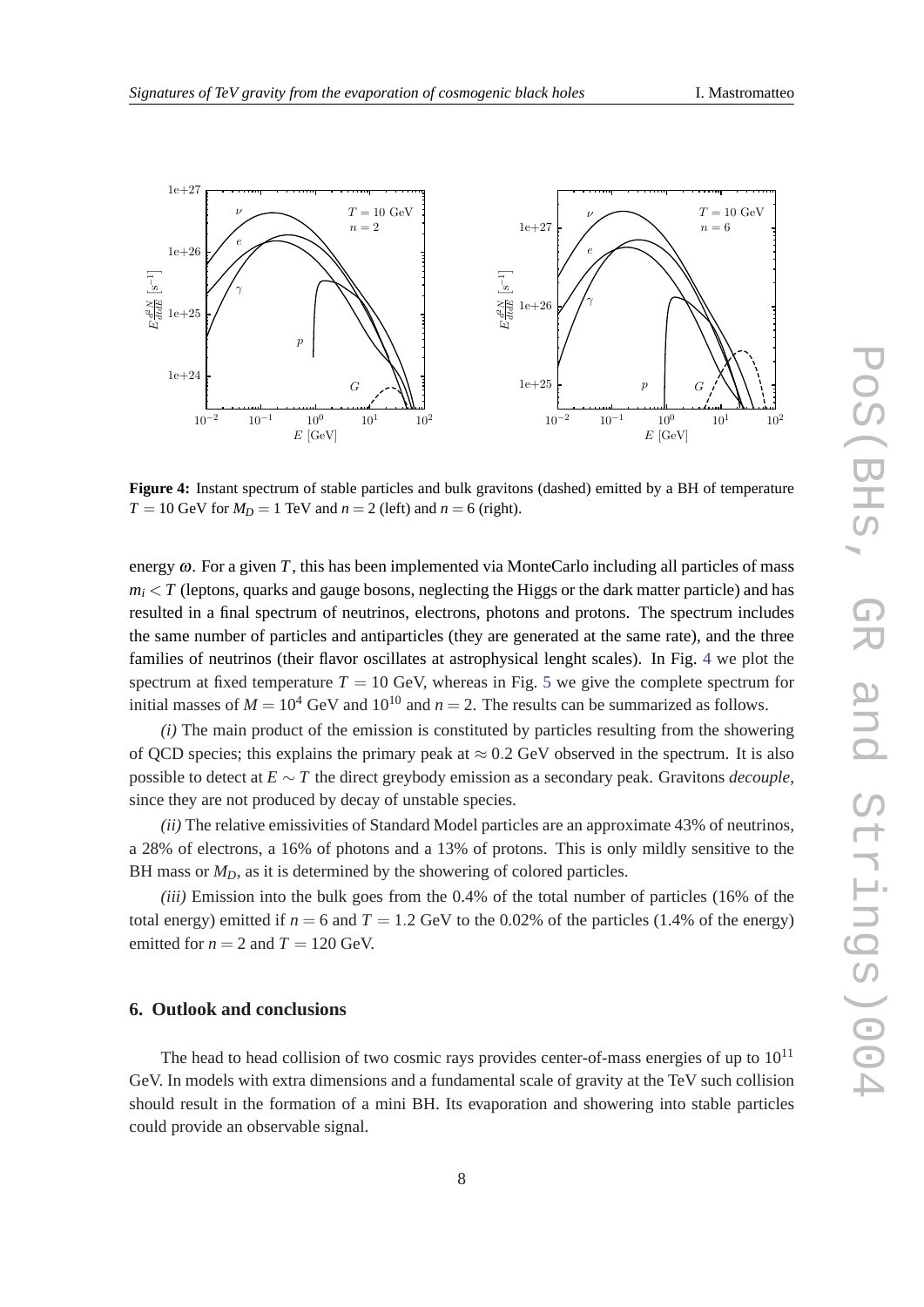<span id="page-8-0"></span>

**Figure 5:** Total spectrum of stable particles and bulk gravitons (dashed) produced by a BH of mass  $M = 10$ TeV (left) and  $M = 10^{10}$  GeV (right) for  $M_D = 1$  TeV and  $n = 2$ .

We have estimated the production rate of these BHs (Fig. [2](#page-4-0)) via collisions of two cosmic rays or, more frequently, in the collision of a cosmic ray and a dark matter particle. In particular, it seems worth to analyze the possibility that *(i)* extragalactic cosmic rays crossing the galactic DM halo produce a flux of secondary particles with a characteristic shape and strongly dependent upon galactic latitude; *(ii)* a fraction of the flux of cosmic rays with energy up to  $\sim 10^8$  GeV trapped in our galaxy by  $\mu$ *G* magnetic fields can be processed by TeV interactions into a secondary flux peaked at smaller energies. Notice that the physics proposed in this talk is expected to become relevant just at center of mass energies above  $\sqrt{s} \sim \sqrt{2E m_{\chi}} \sim 1$  TeV, i.e., at cosmic ray energies around the cosmic ray *knee*. These considerations will be worked out in [[22\]](#page-11-0), where the additional effects of gravitational elastic interactions will also be included.

Here we have discussed the properties of BHs with masses between  $10^4$  and  $10^{11}$  GeV. Such objects have a proper lifetime between  $10^{-14}$  and  $10^{-26}$  s (Fig. [3](#page-5-0)), and their desintegration products are mainly determined by the fragmentation of QCD species produced via Hawking radiation. Interactions among emitted particles are not able to produce a thermal shell of radiation, so the spectrum of fundamental species exit the BH with basically the black body spectrum described by Hawking. The final spectrum of stable particles at large distances, however, is peaked around Λ*QCD*, and exhibits features weakly dependent upon number of extra dimensions or the BHs mass. Standard Model modes are constituted by an approximate 43% of neutrinos, a 28% of electrons, a 16% of photons and a 13% of protons. The gravitons produced are a fraction that goes from the 0.4% of the total number of particles (16% of the energy) for  $M = 10^{10}$  GeV and  $n = 6$  to the 0.02% (1.4% of the energy) for  $M = 10$  TeV and  $n = 2$ .

This work is a preliminary analysis, with results that can be useful for future search for effects of TeV gravity on cosmic ray physics.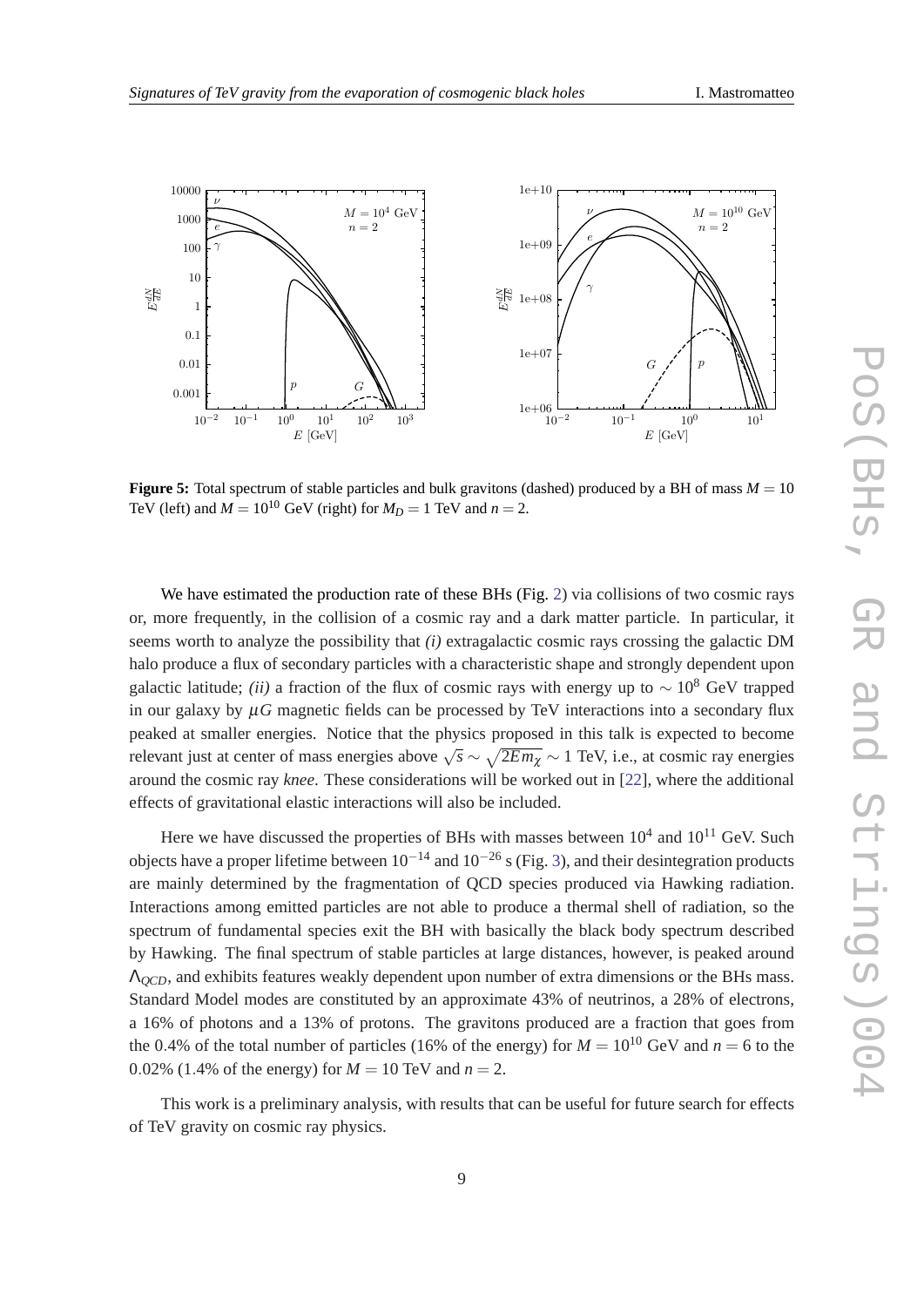#### <span id="page-9-0"></span>**References**

- [1] N. Arkani-Hamed, S. Dimopoulos and G. R. Dvali, *The hierarchy problem and new dimensions at a millimeter*, Phys. Lett. B **429** (1998) 263 [hep-ph/9803315]; N. Arkani-Hamed, S. Dimopoulos and G. R. Dvali, *Phenomenology, astrophysics and cosmology of theories with sub-millimeter dimensions and TeV scale quantum gravity*, Phys. Rev. D **59** (1999) 086004 [hep-ph/9807344]; I. Antoniadis, N. Arkani-Hamed, S. Dimopoulos and G. R. Dvali, *New dimensions at a millimeter to a Fermi and superstrings at a TeV*, Phys. Lett. B **436** (1998) 257 [hep-ph/9804398]; L. Randall and R. Sundrum, *A large mass hierarchy from a small extra dimension*, Phys. Rev. Lett. **83** (1999) 3370 [hep-ph/9905221].
- [2] R. Emparan, *Exact gravitational shockwaves and Planckian scattering on branes*, Phys. Rev. D **64** (2001) 024025 [hep-th/0104009].
- [3] S. B. Giddings and S. D. Thomas, *High energy colliders as black hole factories: The end of short distance physics*, Phys. Rev. D **65** (2002) 056010 [hep-ph/0106219].
- [4] D. V. Semikoz and G. Sigl, *Ultra-high energy neutrino fluxes: New constraints and implications*, JCAP **0404** (2004) 003 [hep-ph/0309328].
- [5] P. D. D'Eath and P. N. Payne, *Gravitational Radiation In High Speed Black Hole Collisions. 1. Perturbation Treatment Of The Axisymmetric Speed Of Light Collision*, Phys. Rev. D **46**, 658 (1992); P. D. D'Eath and P. N. Payne, *Gravitational Radiation In High Speed Black Hole Collisions. 2. Reduction To Two Independent Variables And Calculation Of The Second Order News Function*, Phys. Rev. D **46**, 675 (1992); P. D. D'Eath and P. N. Payne, *Gravitational radiation in high speed black hole collisions. 3. Results and conclusions*, Phys. Rev. D **46**, 694 (1992); T. Banks and W. Fischler, *A model for high energy scattering in quantum gravity* [hep-th/9906038]; D. M. Eardley and S. B. Giddings, *Classical black hole production in high-energy collisions*, Phys. Rev. D **66**, 044011 (2002) [gr-qc/0201034]; H. Yoshino and Y. Nambu, *High-energy head-on collisions of particles and hoop conjecture*, Phys. Rev. D 66, 065004 (2002) [ $gr-qc/0204060$ ]; H. Yoshino and Y. Nambu, *Black hole formation in the grazing collision of high-energy particles*, Phys. Rev. D **67**, 024009 (2003) [gr-qc/0209003].
- [6] S. Dimopoulos and G. L. Landsberg, *Black holes at the LHC*, Phys. Rev. Lett. **87** (2001) 161602 [hep-ph/0106295]; K. Cheung, *Black hole, string ball, and p-brane production at hadronic supercolliders*, Phys. Rev. D **66** (2002) 036007 [hep-ph/0205033]; T. G. Rizzo, *Black hole production at the LHC: Effects of Voloshin suppression*, JHEP **0202**, 011 (2002) [hep-ph/0201228]; A. Chamblin and G. C. Nayak, *Black hole production at LHC: String balls and black holes from p p and lead lead collisions*, Phys. Rev. D **66**, 091901 (2002) [hep-ph/0206060]; R. Casadio and B. Harms, *Can black holes and naked singularities be detected in accelerators?*, Int. J. Mod. Phys. A **17** (2002) 4635 [hep-th/0110255]; M. Cavaglia, *Black hole multiplicity at particle colliders (Do black holes radiate mainly on the brane?)*, Phys. Lett. B **569** (2003) 7 [hep-ph/0305256]; I. Mocioiu, Y. Nara and I. Sarcevic, *Hadrons as signature of black hole production at the LHC*, Phys. Lett. B **557**, 87 (2003) [hep-ph/0301073]; M. Cavaglia, S. Das and R. Maartens, *Will we observe black holes at LHC?*, Class. Quant. Grav. **20**, L205 (2003) [hep-ph/0305223]; C. M. Harris, M. J. Palmer, M. A. Parker, P. Richardson, A. Sabetfakhri and B. R. Webber, *Exploring higher dimensional black holes at the Large Hadron Collider*, JHEP **0505**, 053 (2005) [hep-ph/0411022]; J. Tanaka, T. Yamamura, S. Asai and J. Kanzaki, *Study of black holes with the ATLAS detector at the LHC*, Eur. Phys. J. C **41**, 19 (2005) [hep-ph/0411095]; J. L. Hewett, B. Lillie and T. G. Rizzo, *Black holes in many dimensions at the LHC: Testing critical string theory*, Phys. Rev. Lett. **95**, 261603 (2005) [hep-ph/0503178]; B. Koch, M. Bleicher and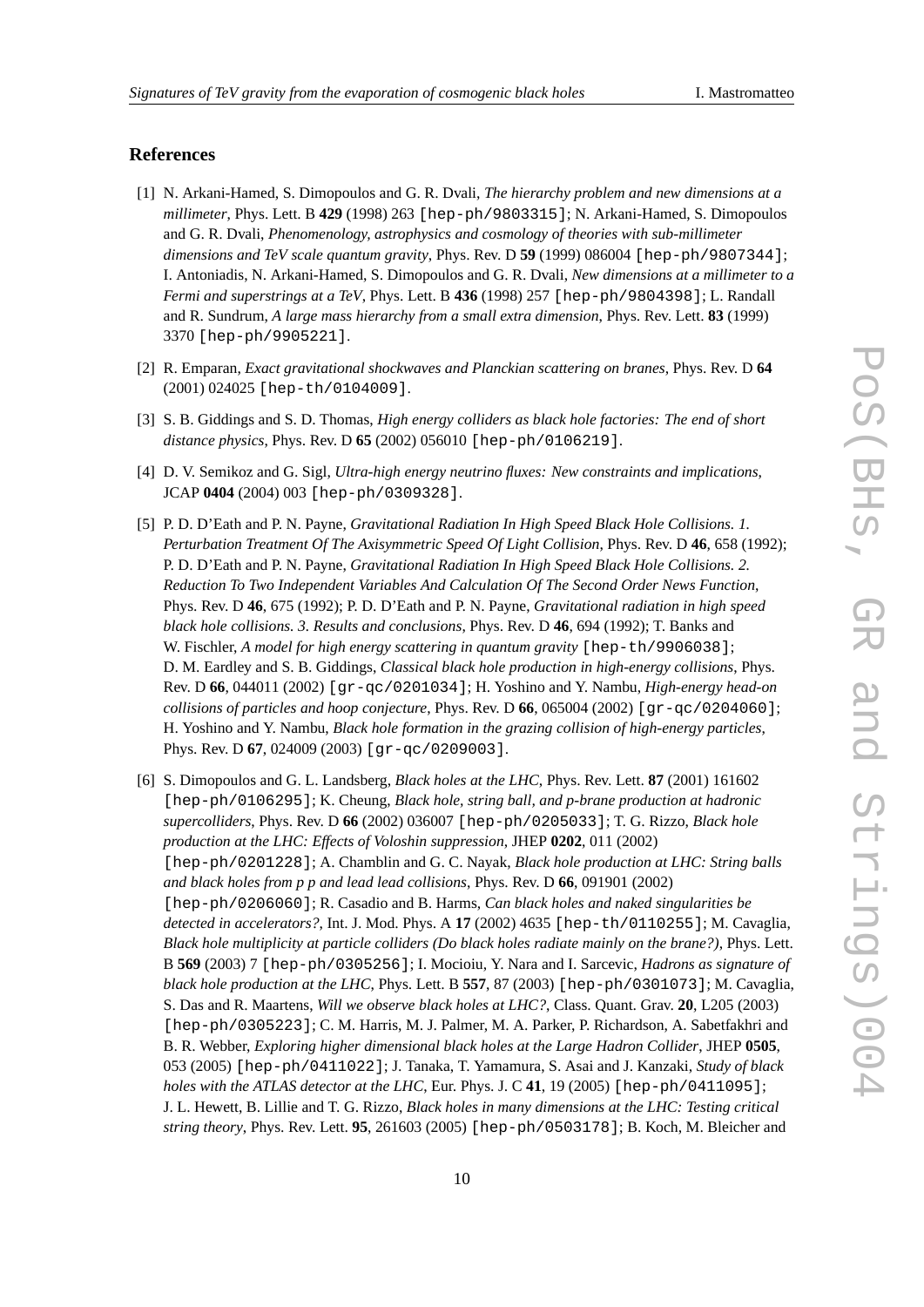<span id="page-10-0"></span>S. Hossenfelder, *Black hole remnants at the LHC*, JHEP **0510**, 053 (2005) [hep-ph/0507138]; D. M. Gingrich, *Black hole cross section at the Large Hadron Collider*, Int. J. Mod. Phys. A **21** (2006) 6653 [hep-ph/0609055]; T. J. Humanic, B. Koch and H. Stoecker, *Signatures for black hole production from hadronic observables at the Large Hadron Collider*, Int. J. Mod. Phys. E **16**, 841 (2007) [hep-ph/0607097]; T. G. Rizzo, *Black hole production at the LHC by standard model bulk fields in the Randall-Sundrum model*, Phys. Lett. B **647**, 43 (2007) [hep-ph/0611224]; M. Cavaglia, R. Godang, L. M. Cremaldi and D. J. Summers, *Signatures of black holes at the LHC*, JHEP **0706**, 055 (2007), arXiv:0707.0317 [hep-ph]; G. Dvali and S. Sibiryakov, *Creating semiclassical black holes in collider experiments and keeping them on a string*, JHEP **0803** (2008) 007, arXiv:0801.3808 [hep-th]; P. Meade and L. Randall, *Black Holes and Quantum Gravity at the LHC*, arXiv:0708.3017 [hep-ph]; M. Cavaglia, *Black hole and brane production in TeV gravity: A review*, Int. J. Mod. Phys. A **18** (2003) 1843 [hep-ph/0210296].

- [7] J. L. Feng and A. D. Shapere, *Black hole production by cosmic rays*, Phys. Rev. Lett. **88** (2002) 021303 [hep-ph/0109106]; L. Anchordoqui and H. Goldberg, *Experimental signature for black hole production in neutrino air showers*, Phys. Rev. D **65** (2002) 047502 [hep-ph/0109242]; L. A. Anchordoqui, J. L. Feng, H. Goldberg and A. D. Shapere, *Black holes from cosmic rays:Probes of extra dimensions and new limits on TeV-scale gravity*, Phys. Rev. D **65** (2002) 124027 [hep-ph/0112247]; A. Ringwald and H. Tu, *Collider versus cosmic ray sensitivity to black hole production*, Phys. Lett. B **525** (2002) 135 [hep-ph/0111042]; M. Kowalski, A. Ringwald and H. Tu, *Black holes at neutrino telescopes*, Phys. Lett. B **529** (2002) 1 [hep-ph/0201139]; S. I. Dutta, M. H. Reno and I. Sarcevic, *On black hole detection with the OWL/Airwatch telescope*, Phys. Rev. D **66** (2002) 033002 [hep-ph/0204218]; J. Alvarez-Muniz, J. L. Feng, F. Halzen, T. Han and D. Hooper, *Detecting microscopic black holes with neutrino telescopes*, Phys. Rev. D **65** (2002) 124015 [hep-ph/0202081]; L. A. Anchordoqui, J. L. Feng, H. Goldberg and A. D. Shapere, *Updated limits on TeV-scale gravity from absence of neutrino cosmic ray showers mediated by black holes*, Phys. Rev. D **68** (2003) 104025 [hep-ph/0307228]; J. I. Illana, M. Masip and D. Meloni, *Cosmogenic neutrinos and signals of TeV gravity in air showers and neutrino telescopes*, Phys. Rev. Lett. **93** (2004) 151102 [hep-ph/0402279]; E. J. Ahn, M. Cavaglia and A. V. Olinto, *Uncertainties in limits on TeV-gravity from neutrino induced air showers*, Astropart. Phys. **22** (2005) 377 [hep-ph/0312249]; J. I. Illana, M. Masip and D. Meloni, *TeV gravity at neutrino telescopes*, Phys. Rev. D **72** (2005) 024003 [hep-ph/0504234].
- [8] R. Emparan, M. Masip and R. Rattazzi, *Cosmic rays as probes of large extra dimensions and TeV gravity*, Phys. Rev. D **65**, 064023 (2002) [hep-ph/0109287].
- [9] J. Pumplin, D. R. Stump, J. Huston, H. L. Lai, P. Nadolsky and W. K. Tung, *New generation of parton distributions with uncertainties from global QCD analysis*, JHEP **0207**, 012 (2002) [hep-ph/0201195].
- [10] P. Draggiotis, M. Masip and I. Mastromatteo, *Hawking evaporation of cosmogenic black holes in TeV-gravity models*, JCAP **0807**, 014 (2008), arXiv:0805.1344 [hep-ph].
- [11] E. Winstanley, *Hawking radiation from rotating brane black holes*, [hep-th/07082656].
- [12] S. W. Hawking, *Black hole explosions*, Nature **248** (1974) 30; S. W. Hawking, *Particle Creation By Black Holes*, Commun. Math. Phys. **43** (1975) 199, [Erratum-ibid. **46** (1976) 206].
- [13] R. C. Myers and M. J. Perry, *Black Holes In Higher Dimensional Space-Times*, Annals Phys. **172**, 304 (1986).